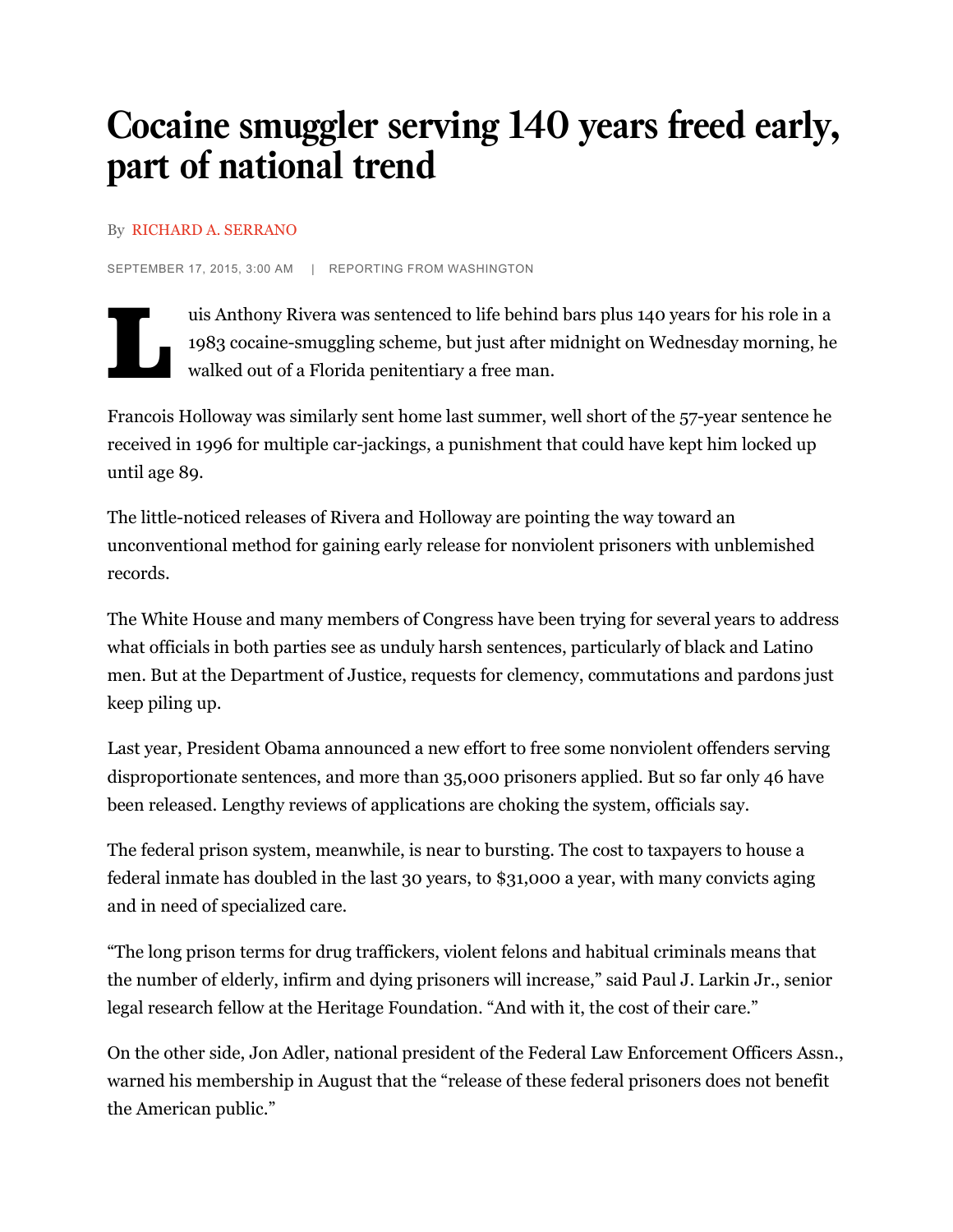Rivera and Holloway asked federal judges for leniency, something that happens frequently, and federal prosecutors agreed not to fight, which is rare.

The original sentencing judges agreed to take a fresh look at the punishments of the two men. Assured that both had turned their lives around, the judges and prosecutors agreed to vacate parts of their original convictions and reduce their sentences to "time already served."

Legal experts predict the cases could open the door to similar requests by many more prisoners if federal prosecutors are willing to take the same approach elsewhere.

"That's a pretty novel way to do things," said Marc Mauer, executive director of the Sentencing Project, a Washington-based advocacy group. "I've not run across a lot of people who ever get out that way, and we get letters every day from people wanting help."

Mauer predicted that the Rivera and Holloway examples will prompt defense lawyers around the country to seek similar relief for clients and will give judges "a level of comfort" in agreeing.

"It's always the courageous ones that go first," he said.

Holloway's case went to court last year in Brooklyn, where the top federal prosecutor at the time was U.S. Atty. Loretta Lynch, who is now attorney general. Lynch at first resisted his release, suggesting he seek a presidential commutation. But she ultimately agreed not to oppose his appeal.

The original sentencing judge, John Gleeson, a former prosecutor who had put Mafia boss John Gotti in prison, noted that Holloway had served more time for robbing three cars than "if he had committed first-degree murder."

"Black men like Holloway have long been disproportionally subjected to the stacking of counts," Gleeson said, referring to sentencing rules that he said forced him to sentence Holloway to 57 years in prison in 1996.

The judge applauded Lynch for consenting to the release.

"This is a significant case, and not just for Francois Holloway," he said. "It demonstrates the difference between a Department of Prosecutions and a Department of Justice."

In the Rivera case, federal prosecutors in Muskogee, Okla., working under Atty. Gen. Lynch, agreed this summer not to block his release. That came after Rivera's attorneys convinced federal Judge Frank H. Seay that spending tens of thousands of dollars a year to hold him was a waste of taxpayer money.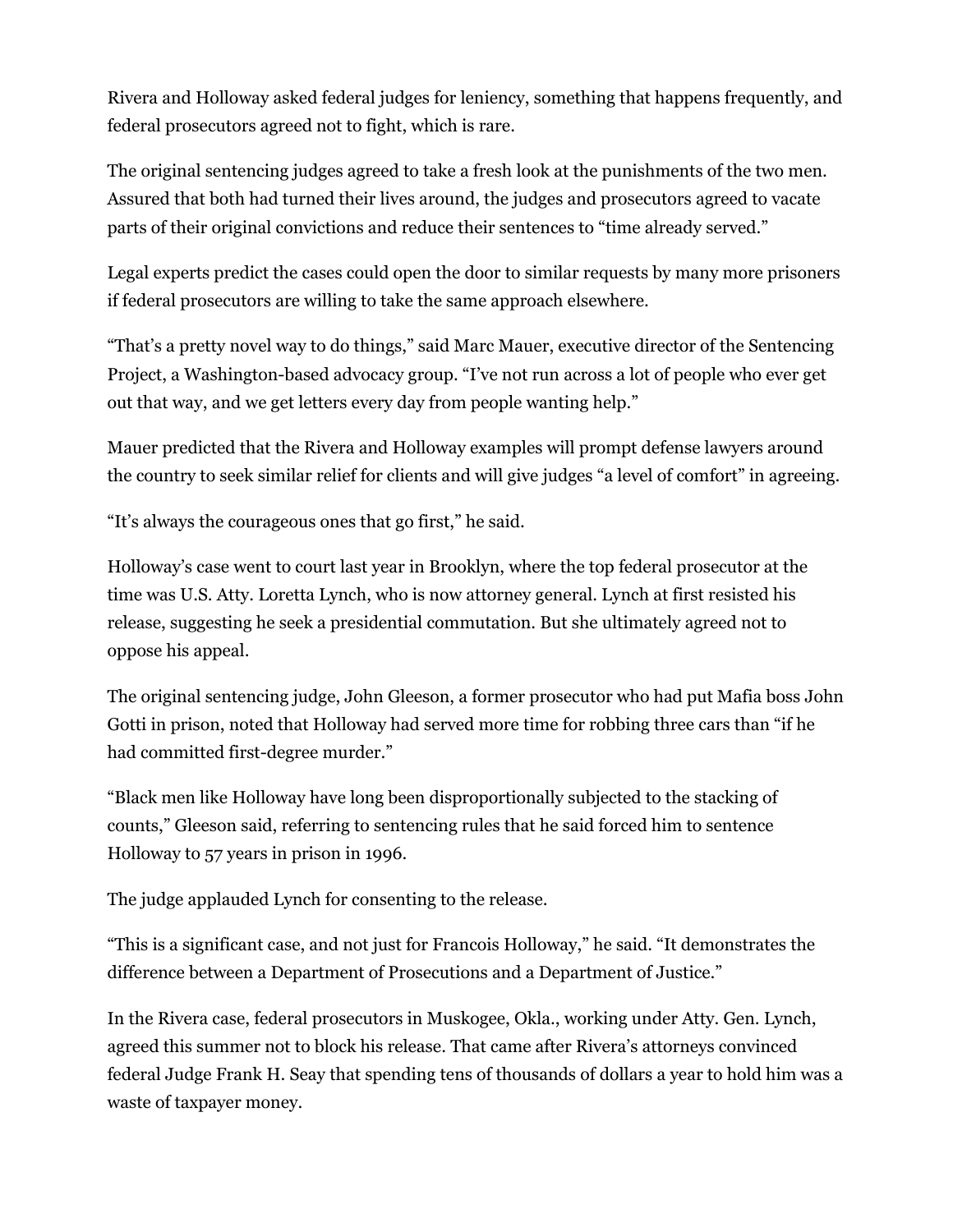When he had sentenced Rivera in 1985 for his role in smuggling 464 pounds of cocaine into the U.S., Seay had spoken at length against the scourge of drugs and said Rivera had lied at his trial and shown no remorse.

"Rehabilitation appears hopeless for a person of your experience and knowledge," he said. "My intent is that you spend the rest of your life in federal institutions."

But the lawyers who took on Rivera's case -- Sam S. Sheldon, a partner with the Los Angelesbased Quinn Emanuel law firm, and Richard E. Davis, a Birmingham, Ala., attorney -- argued in court papers that "there is nothing left to be gained by Rivera spending the rest of his life in prison."

They repeatedly cited Lynch and the "Holloway doctrine" and stressed that, like Holloway, Rivera was a model prisoner.

Federal prosecutors in Oklahoma agreed on Tuesday not to oppose his release, citing the Holloway case as a precedent.

Rivera "has not had a single disciplinary action," said Mark F. Green, the U.S. attorney in Muskogee. "Thirty years of incarceration is sufficient punishment."

Judge Seay then signed the release order.

Now 59, Rivera emailed his lawyers shortly before walking out the prison door. "I am going to the law library right now to print a hard copy so I can hold it in my hand," he said of the judge's order. "I am going to have it framed."

### **Twitter: @RickSerranoLAT**

#### **ALSO:**

**California killer faces Virginia execution**

**No punishment for Beverly Hills exotic car speeders who claimed immunity**

**No bomb charges against Muslim boy who brought homemade clock to school**

Copyright © 2015, Los Angeles Times